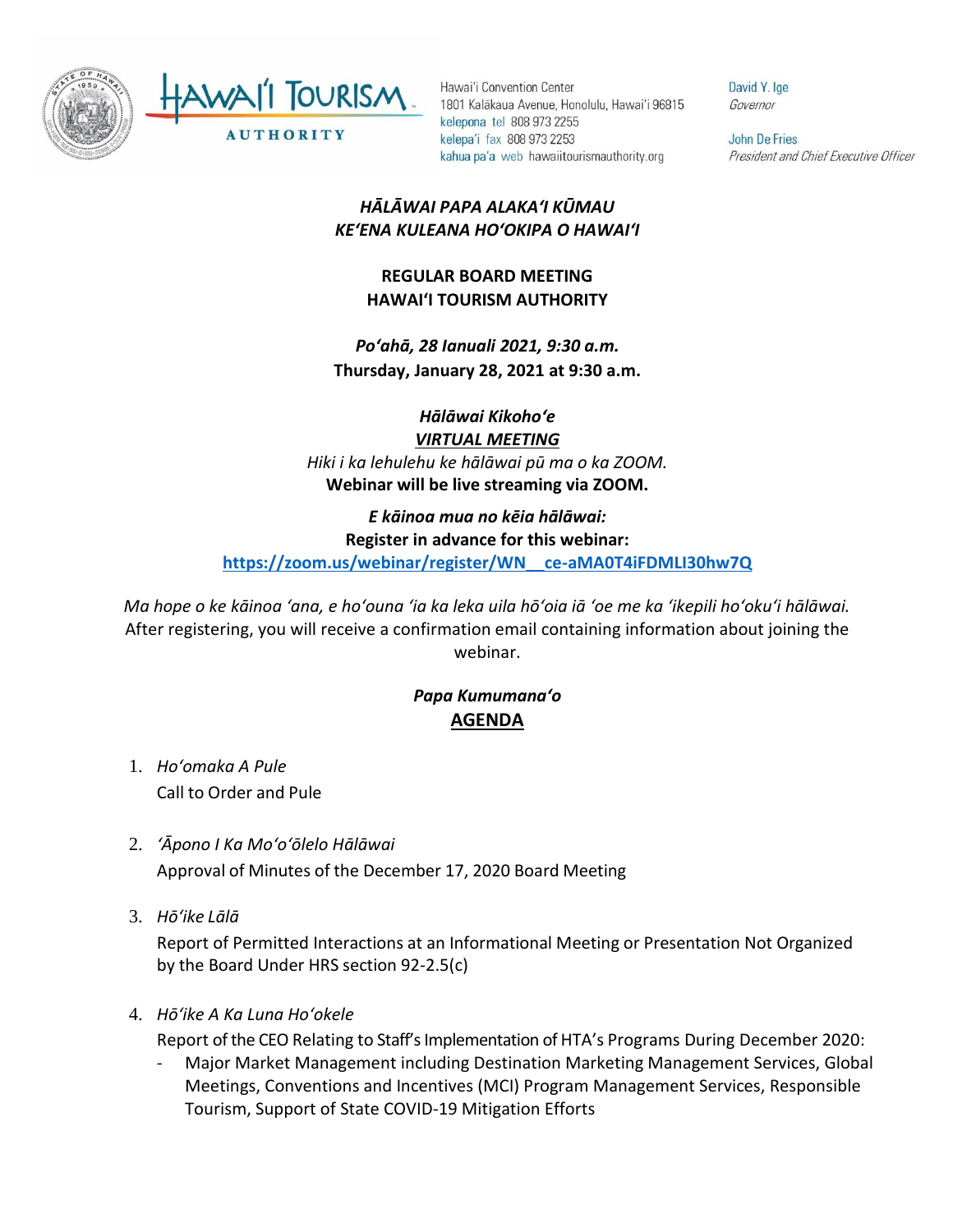

Hawai'i Convention Center 1801 Kalākaua Avenue, Honolulu, Hawai'i 96815 kelepona tel 808 973 2255 kelepa'i fax 808 973 2253 kahua pa'a web hawaiitourismauthority.org

David Y. Ige Governor

**John De Fries** President and Chief Executive Officer

- 5. *Hoʻoholo No Ka Hōʻike I Nā Manaʻo Kulekele Aupuni* Adoption of a Resolution to Grant Authority to Present Policy Positions at the County, State, Federal Level and Other Venues as Deemed Appropriate
- 6. *Hālāwai Kūmakahiki No Ka Hoʻonohonoho Papa Alakaʻi* Annual Meeting of the Board of Directors to Elect Officers, Establish Committees, and Assign Committee Leadership and Members to Committees
- 7. *Hōʻike, Kūkākūkā a Hoʻoholo No Ka Papahana Mālama ʻĀina Hoʻokipa o Lānaʻi* Presentation, Discussion and Action on the Destination Management Action Plans for Lāna'i
- 8. *Hōʻike ʻIkepili Noiʻi ʻOihana Hoʻomākaʻikaʻi* Presentation and Discussion of Current Market Insights and Conditions in Hawai'i and Key Major Hawai'i Tourism Markets, Including the United States, Japan, Canada, Oceania and Cruise
- 9. *Hōʻike Anamanaʻo Kūikawā No Ka Maʻi Ahulau* Presentation of the Hawaiʻi Tourism Authority's Visitor Satisfaction & Activity Report (VSAT) Special COVID Survey
- 10. *Hōʻike, Kūkākūkā A Hoʻoholo No Nā Moʻokālā*  Presentation, Discussion and Action on HTA's Financial Reports for December 2020
- 11. *Hōʻike No Ke Kau ʻAhaʻōlelo 2021 Me Nā Pila Pili I Ke Keʻena* Update Relating to the 2021 Legislative Session and Related Bills Relevant to the Hawaiʻi Tourism Authority
- 12. *Hōʻike A Ke Kōmike Hokona Kūmau No Ke Kūkākūkā A Hoʻoholo* Report of the Marketing Standing Committee with the Committee's Recommendations to Support Various Marketing Proposals, for Discussion and Action by the Board
- 13. *Ho'oku'u* Adjournment

*\*\*\* ʻAha Hoʻokō: Ua hiki i ka Papa Alakaʻi ke mālama i kekahi hālāwai kūhelu i kū i ka Hawaiʻi Revised Statutes (HRS) § 92-4. E mālama ʻia kēia hālāwai kūhelu nei ma lalo o ka § 92-5 (a)(4), § 92-5 (a)(8) and §201B-4(a)(2) no ka pono o ko ka Papa Alakaʻi kūkā a hoʻoholo ʻana i nā nīnūnē a nīnau i pili i ko ka Papa Alakaʻi kuleana me ko ka Papa Alakaʻi loio. He hālāwai kūhelu kēia i ʻole paulele ʻia ka ʻikepili a i mea hoʻi e mālama kūpono ai ko Hawaiʻi ʻano, he wahi i kipa mau ʻia e nā malihini.*